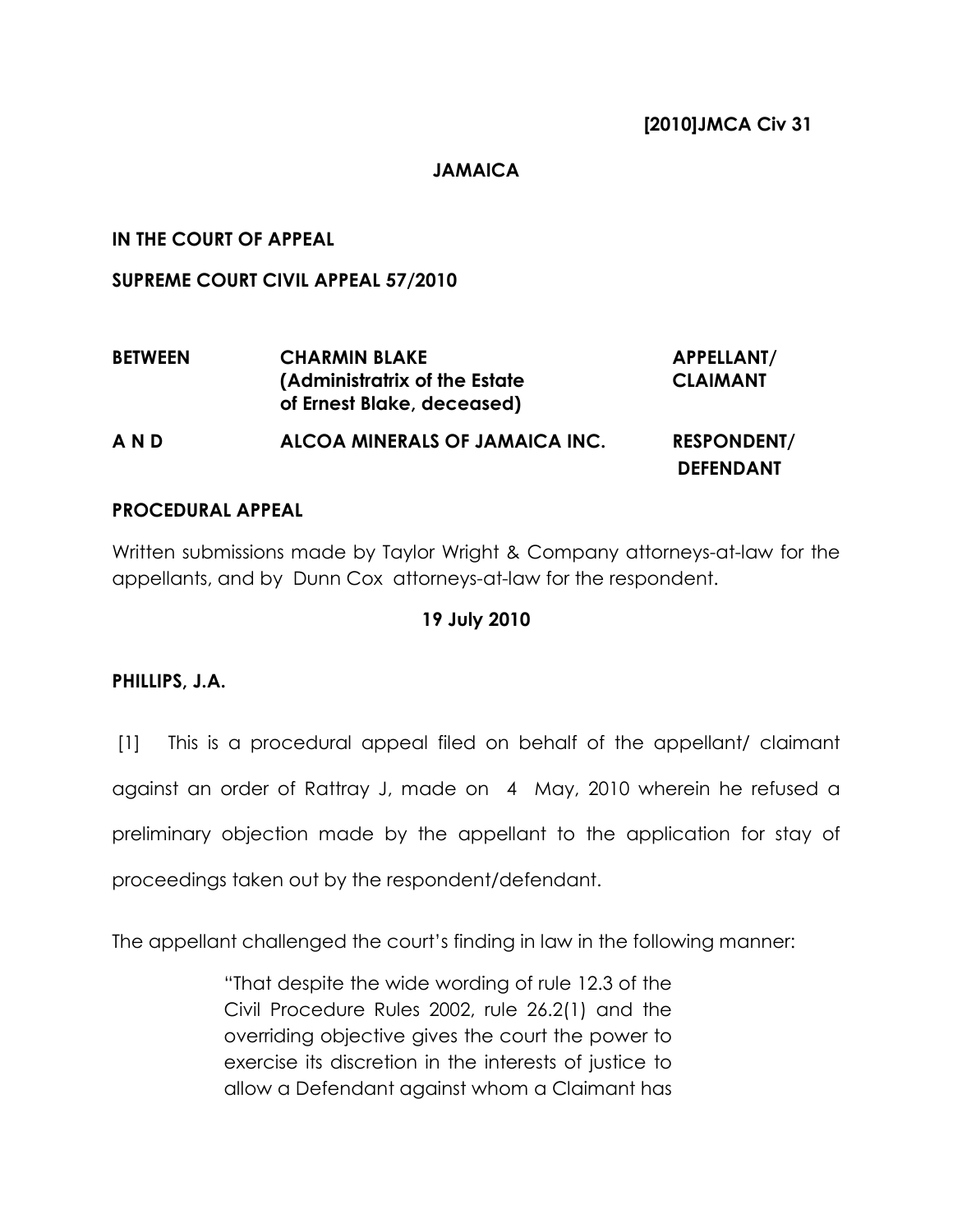obtained a default judgment which has not been set aside to proceed to make an Application to stay all proceedings."

- [2] The grounds of the appeal are set out as follows:
	- "(a) The learned trial judge erred in law in holding that rule 26.2 (1) of the Civil Procedure Rules 2002 and the overriding objective invests him with power to override the clear wording of rule 12.13 of the said Rules in the interest of justice.
	- (b) The learned trial judge erred in law in holding that the Respondent/Defendant was entitled to pursue an **Application to Stay all Proceedings** in the claim at first instance in circumstances where the Appellant/Claimant holds a Judgment in Default in her favour, which judgment has to date not been set aside."
- [3] The submissions of the appellant can be summarised as set out below:

It was the appellant's contention that she had duly prosecuted her case and had served the originating documents, namely the claim form and the particulars of claim by registered post since October 2008. The amended claim form and amended particulars of claim had also been served by the said registered post by 3 February 2009. Notice of application for court orders was filed requesting judgment in default of acknowledgement of service and the Judgment in default was duly entered on 21 September 2009.

[4] The respondent filed an application to set aside the default Judgment, which, as far as I know, has not yet been heard, although it had been set to be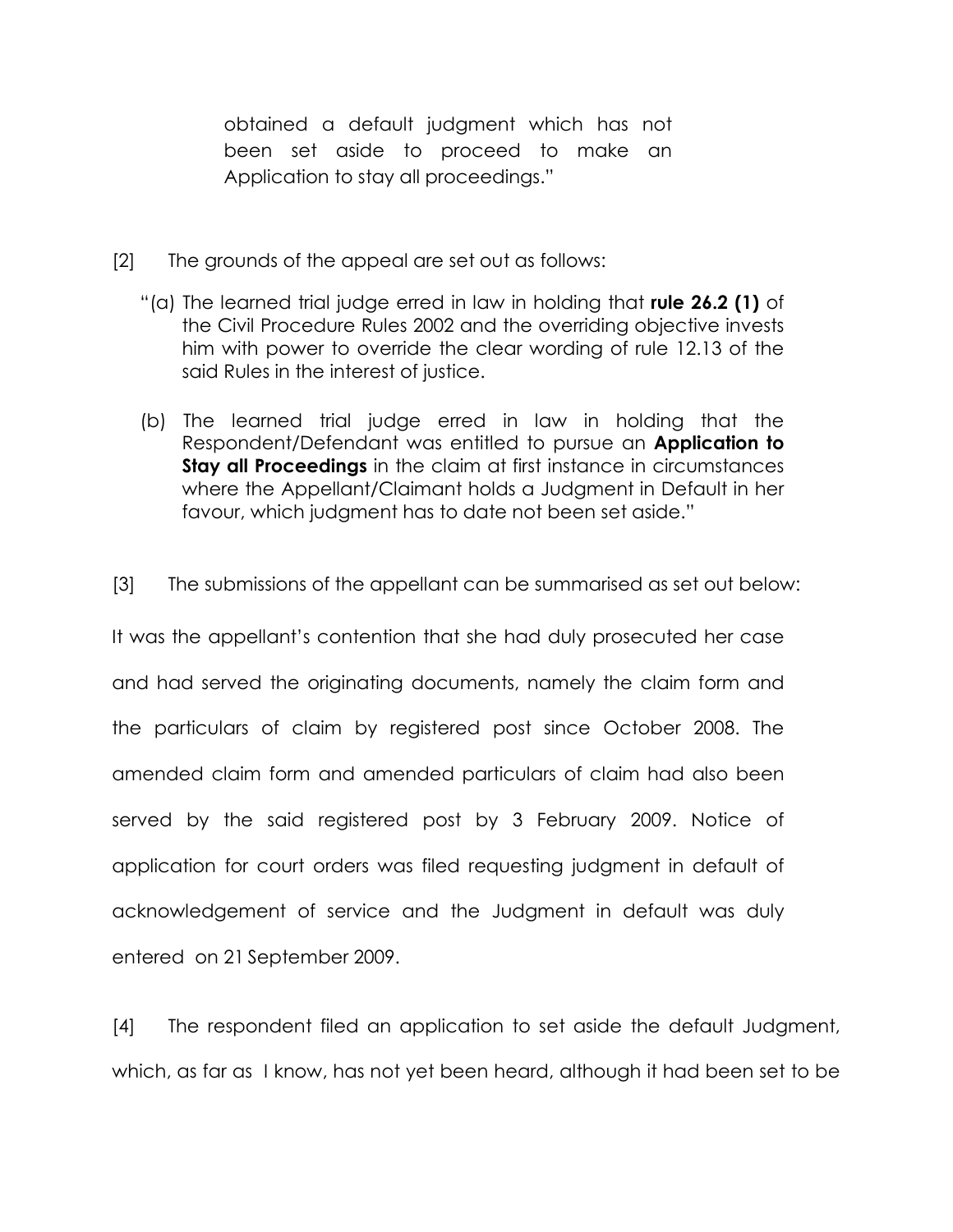heard on 10 June 2010. The respondent then filed the application to stay proceedings and it was at the hearing of that application that the preliminary point was taken by counsel on behalf of the claimant objecting to the hearing of that application, which was refused and forms the basis of this appeal. The appellant took the position that the respondent's application was misconceived since the only rights available to the respondent following the entry of the default judgment were as circumscribed by rule 12.13, being that the case was closed unless there was in fact an order obtained to set aside the default judgment.

[5] The appellant relied on the specific wording of rule 12.13, and what the appellant submitted was trite law, in that civil litigation commences with the claim form or the fixed date claim form and ends with a judgment, obtained after a trial on the merits of the case or by default of one party acknowledging service or defending the claim. Thus, the argument runs, having obtained the judgment in default, the litigation was at an end, and the lawsuit is effectively terminated until and unless the judgment is set aside. The appellant further submitted that rule 26 of the Civil Procedure Rules (CPR), on which the respondent relied, did not apply and as the application before the court was not for a stay of execution and no attempt had been made to enforce the judgment, then any attempt to stay proceedings would be in vain as the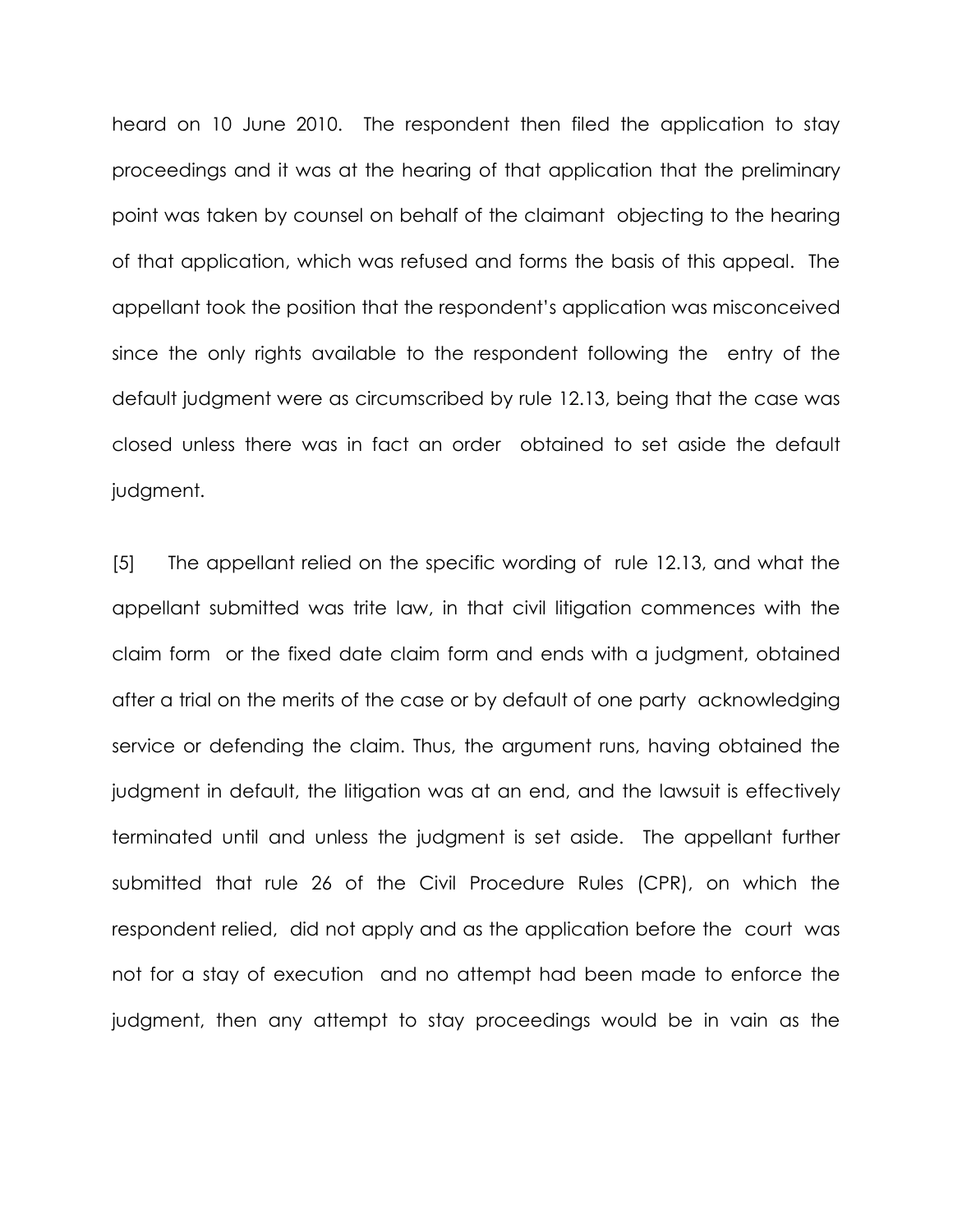proceedings were already terminated, and the matters on which the respondent could be heard pursuant to rule 12.13 were very clear.

[6] Counsel relied on the case of Delroy Rhoden v Construction Developers Associates Limited and Trevor Reid, SCCA No. 42/2002 delivered on 18 March 2005, to say that any proceedings embarked upon after the entry of a default judgment, while that judgment remained extant, would be a nullity. Counsel concluded that the learned trial judge had therefore fallen into error as no proceedings remained to be stayed, the proceedings having already been terminated.

[7] The respondent in reply submitted that the respondent had not received by registered post or otherwise the sealed copies of the claim form or amended claim form and/or the particulars of claim or amended particulars of claim. The respondent only became aware of the proceedings when the application was filed to obtain judgment in default and, when the respondent became aware that the default judgment had been entered against it, took steps to set the same aside. That application came up for hearing but was not heard, as the claimant required time to respond to certain affidavits filed on behalf of the respondent. It was the respondent's contention that in spite of knowing about the application to set aside the default judgment, which had been adjourned at her request, and that a date had been fixed for the hearing of the same, in June, 2010, the claimant none the less proceeded to serve a bill of costs,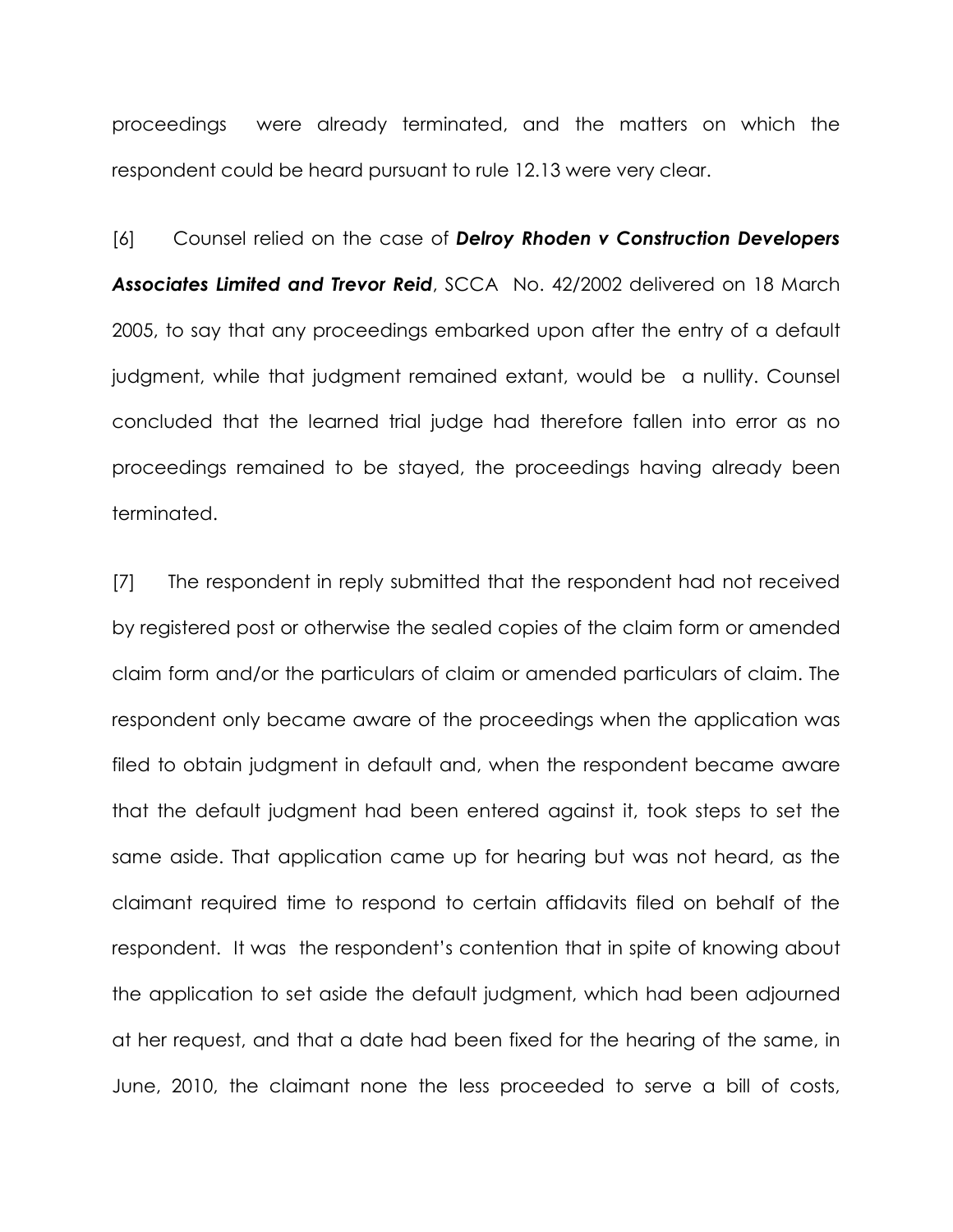thereby endeavouring to enforce the judgment, thus the filing of the application to stay all proceedings pending the outcome of the application to set aside the judgment.

[8] The respondent's application for a stay of proceedings was not heard, although the learned trial judge ruled that he was prepared to allow it to proceed, but he also granted leave to appeal. The respondent submitted that rule 12.13 does not apply to an application involving the court's case management powers or general powers to act in the interests of justice. The respondent also submitted that the rule should be interpreted in the context of the overriding objective and that clear words would be necessary to oust the jurisdiction of the court to make orders ancillary to applications before it, which are necessary in the interest of justice. Additionally the respondent relied on rule 26.1 (2) (e), which permits the court to stay the whole or part of any proceedings generally or to a specified event. Further in rule 26.2 (1) the court can act and make orders on its own initiative. It was therefore submitted that rule 12.13 does not affect those case management powers of the court. The respondent relied on rule 26 as a complete answer to the application before the learned judge and also before this court.

[9] The respondent also submitted that in any event its application fell squarely within rule 12.13 (a) and (c) as the order included one of costs and the claimant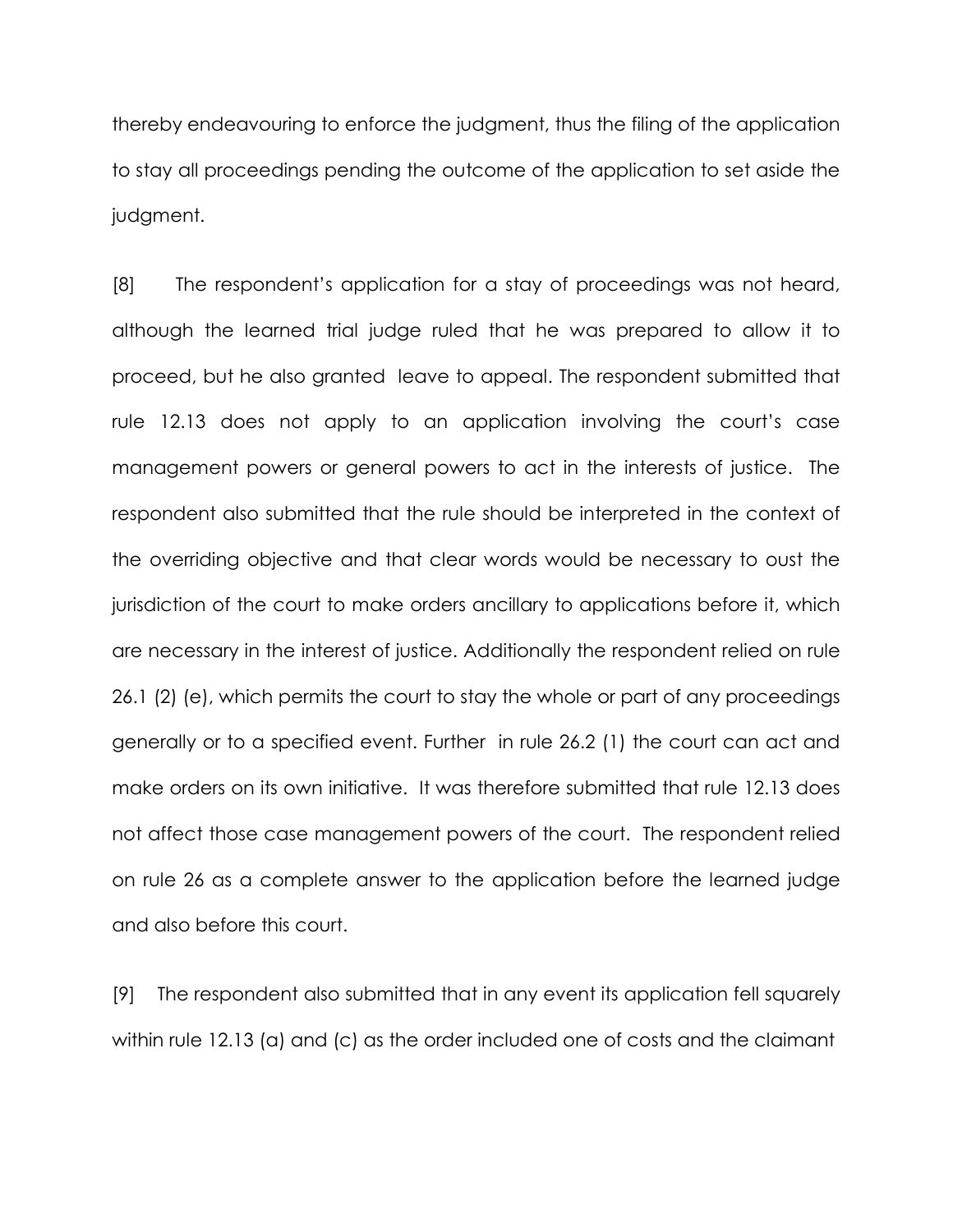was trying to enforce that aspect of the order. The respondent could therefore be heard on an application to stay those proceedings as there is no limitation on the issues which may be heard in relation to costs and enforcement.

[10] The respondent challenged the claimant's contention that the default judgment terminated the proceedings submitting that if that were so then the rules would not provide for the setting aside of the judgment. The respondent also challenged the position taken by the claimant that it had not applied for a stay of execution, as it contended that a stay of proceedings included a stay of execution, as it brought all proceedings to a pause which also included a stay of execution, and so an application for a stay of proceedings was wider than and includes a stay of execution.

[11] The respondent submitted that the **Delroy Rhoden** case did not apply. Counsel for the respondent also submitted that the learned judge was correct in rejecting the preliminary objection, as the taxation proceedings were a part of the proceedings as a whole, and rule 26 was therefore applicable and the court has the power to order a stay of proceedings in the circumstances.

#### Analysis

[12] This claim relates to a breach of contract, to wit an option agreement (number B-EX-206) made between the parties on 29 November 1985, wherein Ernest Blake deceased was to exchange certain lands he owned for certain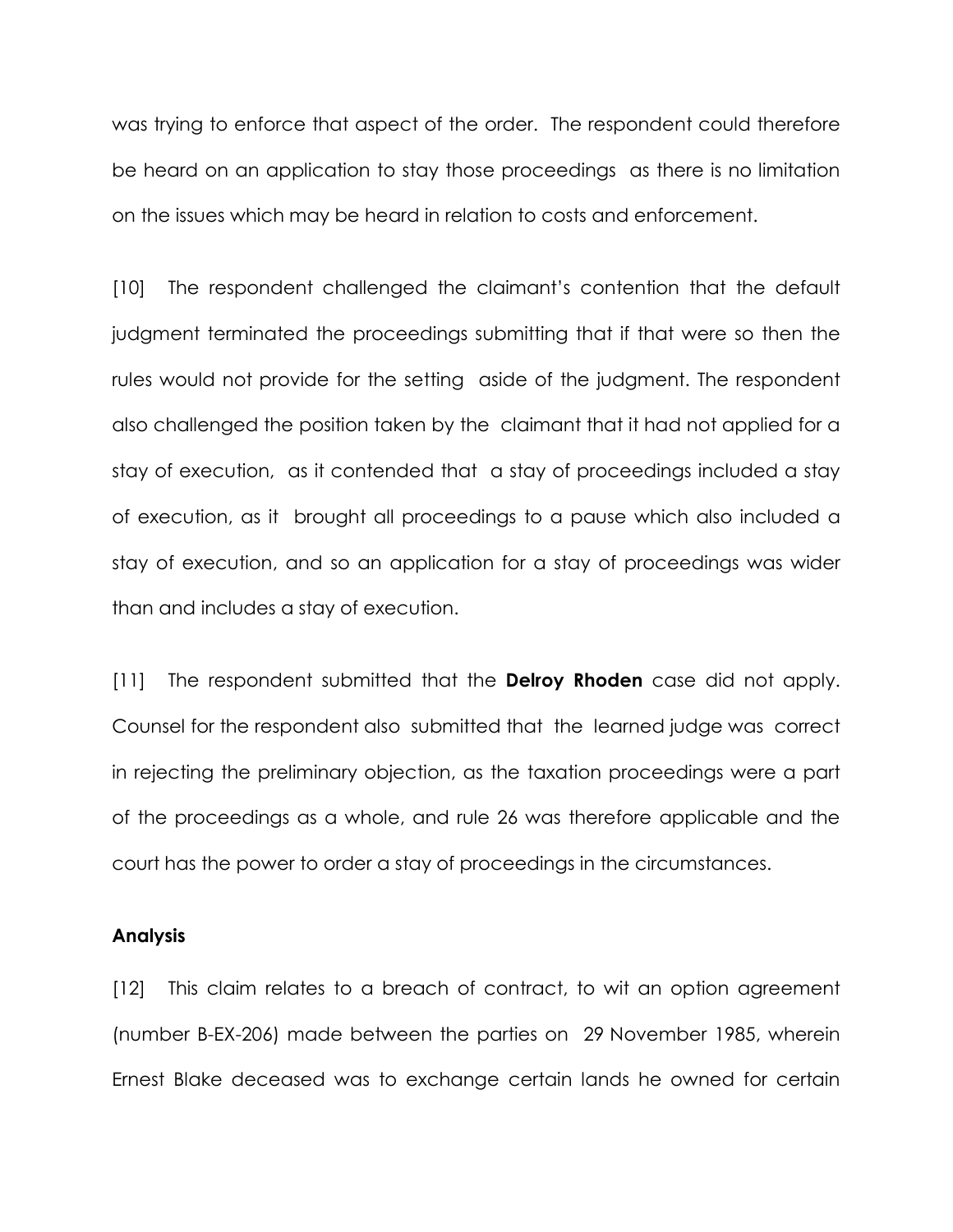lands belonging to the respondent. However, as the latter lands had sink holes, (alternatively) a separate agreement was entered into between the parties, on 8 April 1991, wherein the respondent agreed to give to Mr. Blake an additional  $\frac{3}{4}$ acres of land in final settlement and to compensate him for loss of crops. There was yet a further agreement in January 2003 to allegedly resolve the impasse whereby the respondent agreed to transfer to Mr. Blake one parcel of land comprising 3 acres of land in Mocho. The claimant indicated that it intended to rely on the 3 agreements and pre-checked diagrams Nos. 215883 and 106946 and letter dated 3 October 2001 from the respondent. The particulars of claim expanded on these claims and stated how the agreements came about, allegedly to facilitate the mining of the respondent on the land of the deceased.

[13] On 21 September 2009 on an application for court orders, made by the claimant and in the absence of the respondent, Evan Brown J, made the following orders, namely the default judgment, which was entered in judgment binder 747 folio190:

> "1. W & L Associates Ltd., Real Estate Appraisers of 27A Beechwood Avenue, Kingston 5 in the parish of St. Andrew be appointed as Valuator for the purpose of providing a report on the market value of all that parcel of land, comprising three (3) acres as well as the replacement value of the house which was accepted by the deceased by way of exchange for his original land and dwelling house in accordance with Property Option Agreement No. B-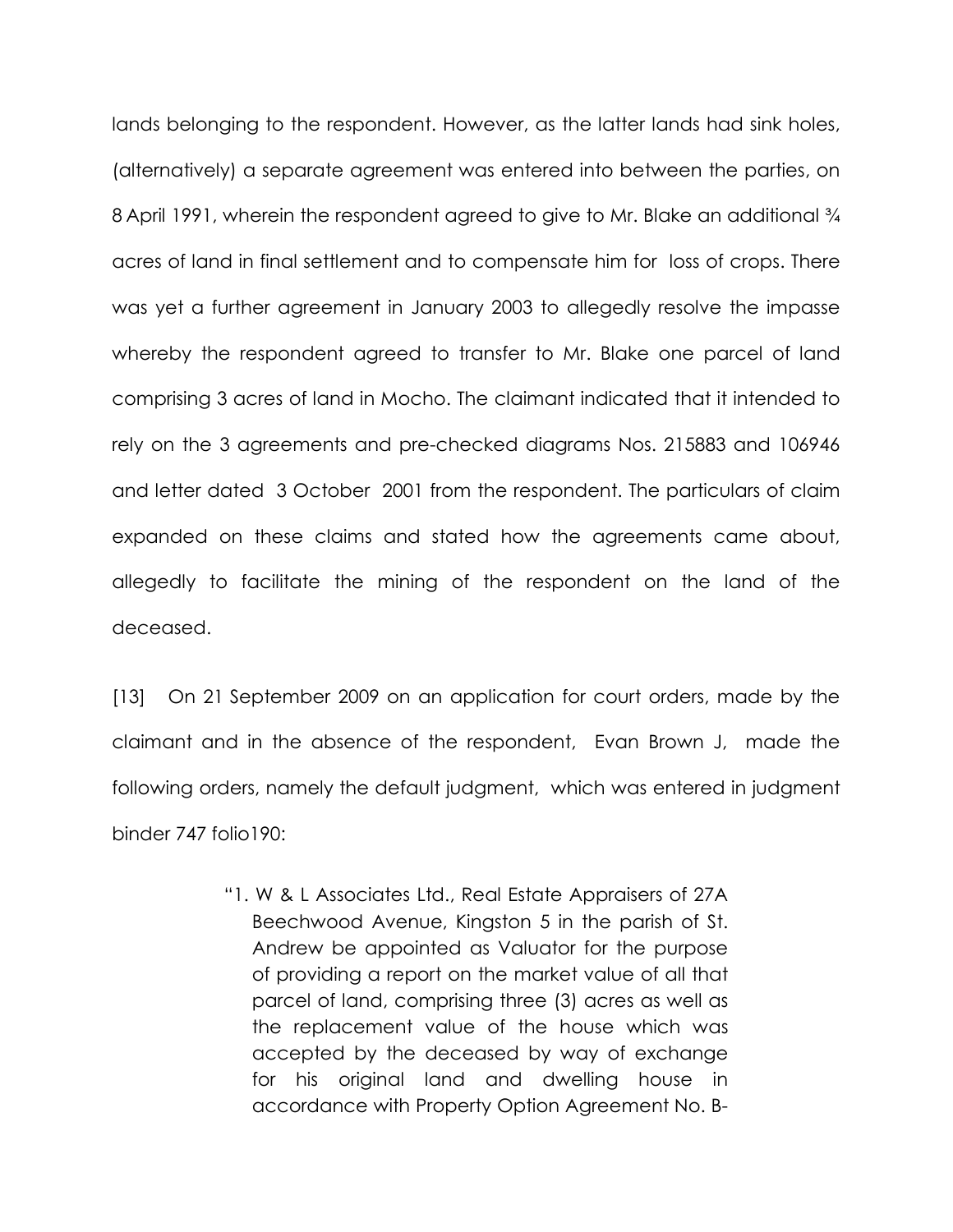E-X-206. The valuation should include cost of fencing the land, an estimate of the value of 15 citrus seedlings, a tank of 2000 gallon capacity and a pit latrine measuring 22.5 square feet.

- 2. The Defendant do pay to the estate the amount assessed by the Valuator as the market value of the said land, house, seedlings, tank, fence and pit latrine within 180 days of the date of this Order.
- 3. That in accordance with clause 10 (c) of the Option Agreement No. B-E-X-206 the Defendant do pay to the estate a cash payment in the sum of \$62,088.39.
- 4. That interest be awarded in the sum of 15% per annum on the said sum from the 26th day of November, 1985 to the date hereof.
- 5. Costs to the Claimant to be taxed or agreed.
- 6. Order to be prepared and filed by Claimant's Attorneys- at-law."

It is clear from the above judgment of Brown, J (Ag) that a valuation of (1) three acres of property, (2) replacement of a house, (3) cost of fencing (4) 15 citrus seedlings, (5)a tank of 2000 gallon capacity, and (6) a pit latrine measuring 22.5 square feet, would have to be done before the judgment can be effected.

[14] I must state right away, that although the submissions of both counsel refer to the application to set aside the default judgment and to the application to stay the proceedings, neither of those applications was in the bundle of documents submitted to me, but I assume that the former having been filed in November, 2009 and the latter in March 2010, that Rattray, J who was hearing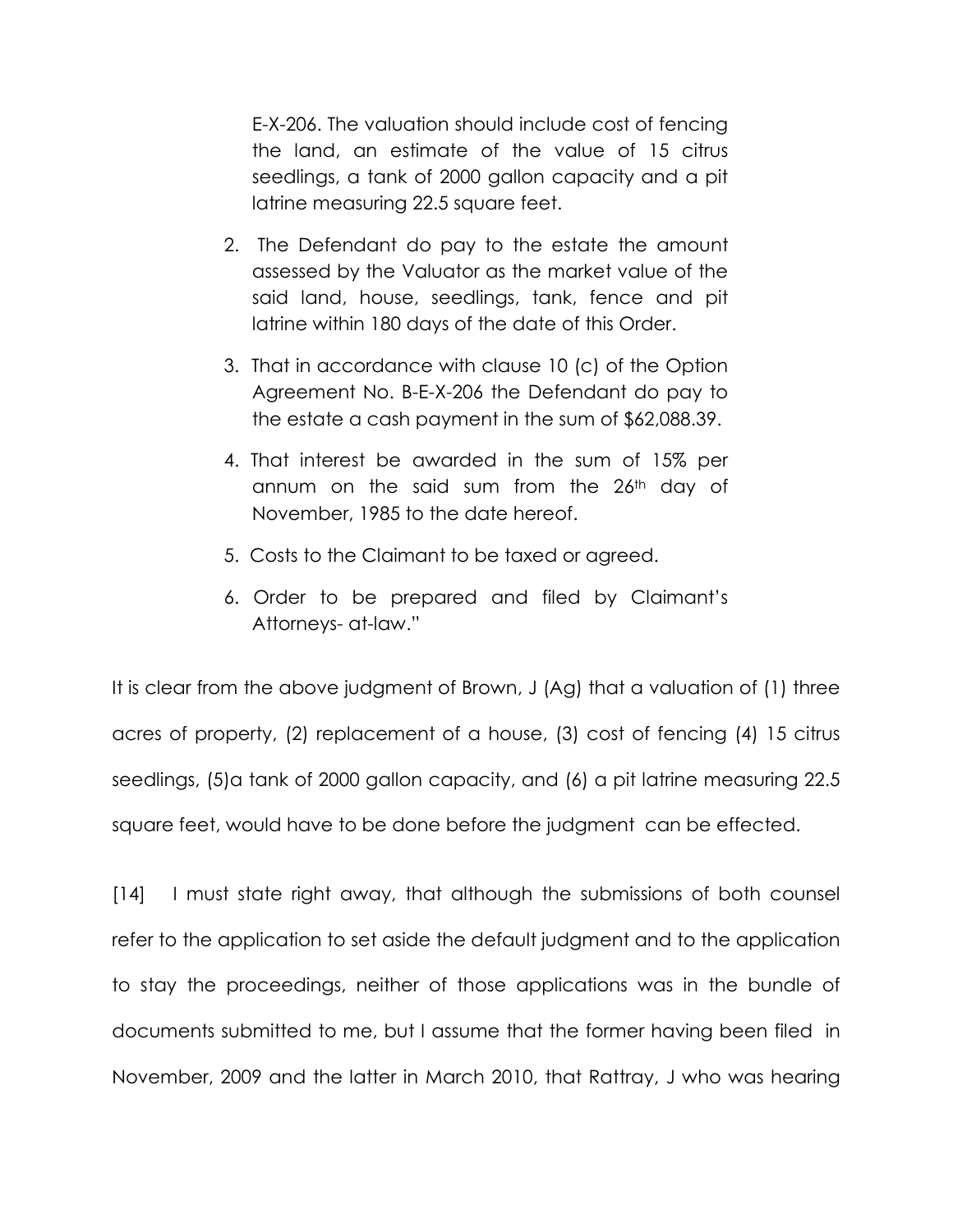the matter in May, 2010 would have had sight of both applications on the court file before him. In my view, this matter can be disposed of quite quickly.

[15] The appellant has submitted that on the entry of a default judgment the law suit is terminated unless and until it is set aside. This however would only be so if the default judgment relates to a specified or liquidated sum and the judgment entered is therefore a final judgment and nothing remains except to enforce it. This is not so if the judgment entered in default is an interlocutory judgment with damages to be assessed or in respect of which some other remedy is claimed which has to be determined. At the interlocutory judgment stage, it is only liability which has been determined between the parties.

[16] The appellant has also relied on the entry of the default judgment to trigger rule 12.13 of the CPR, which limits the matters on which the defendant can be heard, but the preamble to that rule states, "unless the defendant applies for and obtains an order for the judgment to be set aside". That application has already been filed and when heard, if an order is made in favour of the defendant, the claimant would not be able to proceed on the judgment, and the application for the stay of proceedings as set out in counsel's submissions sought the stay only pending the outcome of that application.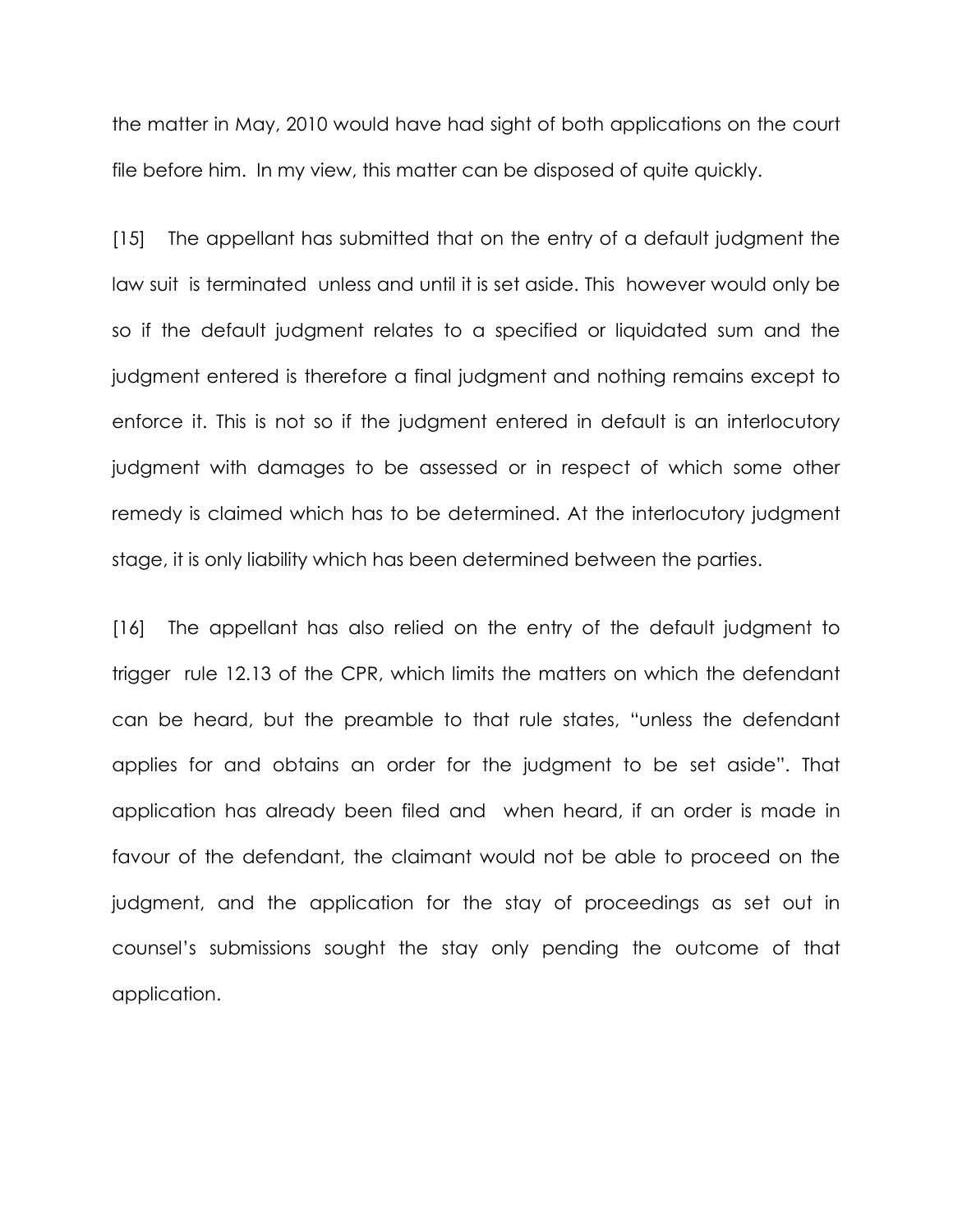[17] In the submissions of counsel for the defendant, counsel stated that it was the defendant's contention that it had never received the original documents filed on behalf of the claimant. The claimant has put before me as exhibit "DB 1", attached to an affidavit of service of registered post of Donna Barracks, a certificate of posting which is addressed to, "Jamalco lands and mine Engineering, 13 Waterloo Road, Kingston 10". This, on the face of it, appears to be a different company, from the defendant sued herein, but that is something that will have to be decided by the court hearing the application to set aside the default judgment, as to whether it is a judgment entered irregularly and therefore must be set aside ex debito justitiae, or whether if properly served, the defendant would be required to show that it has a realistic prospect of successfully defending the case and can satisfy the other considerations set out in rule 13.3.

[18] In the meantime though, the appellant wishes to enforce the costs ordered by the court and has filed a bill of costs, and is proceeding to have the costs taxed in order no doubt to collect the same, and then one would expect, would be proceeding also to have the valuation done in order to effect the default judgment entered by E. Brown, J (Ag). There is no evidence that the valuation has been requested but the stay of proceedings could affect the valuation being done if the application is granted, and if the valuation has not yet been requested, then no harm would have resulted, if that too is made to ultimately await the application to settle the rights under the judgment entered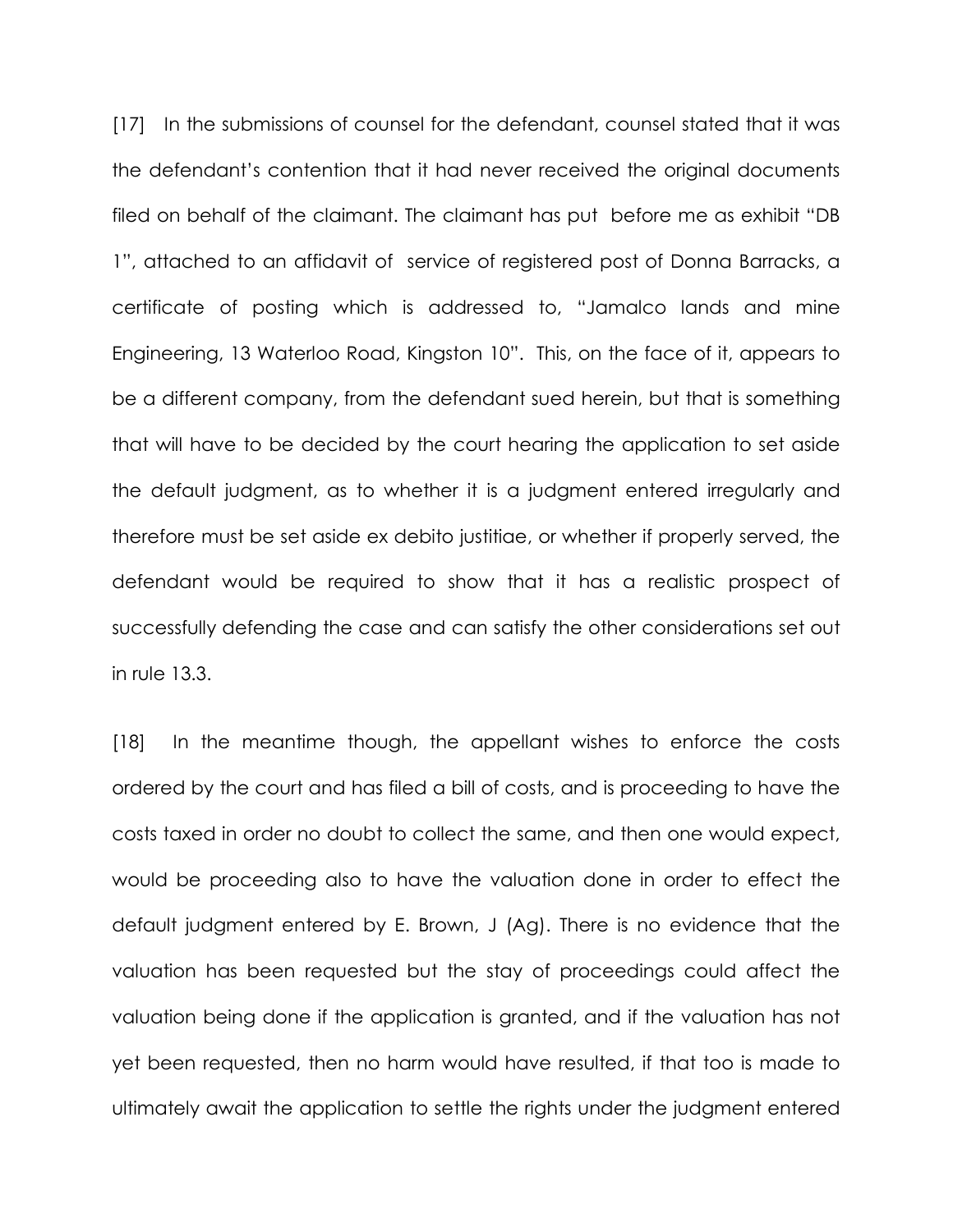in default between the parties. However, one must remember that this is not an appeal from the application to stay proceedings but from the refusal of the judge to restrain that application from being heard.

# [19] The real issue then is, is this a proper use of the court's process? Do the rules permit it? Was the learned judge correct?

 It is important to remember that the learned trial judge in utilizing the court's general case management powers was exercising a discretion, and it would therefore be incumbent on the appellant to show that he erred in principle. Rule 1.2 of the CPR states:

> "The court must seek to give effect to the overriding objective when interpreting these rules or exercising any powers under these rules. "

Rule 1.3 states:

 "It is the duty of the parties to help the court to further the overriding objective."

It is accepted though and the court must be mindful, as made clear in the judgment of Kay, L.J in **Totty v Snowden** [2001] 4 All ER 577, that even though the rules require the court to have regard to the overriding objective in interpreting the rules, "Where there are clear express words, as pointed out by Peter Gibson, LJ in **Vinos**' case, the court cannot use the overriding objective 'to give effect to what it may otherwise consider to be the just way of dealing with the case'."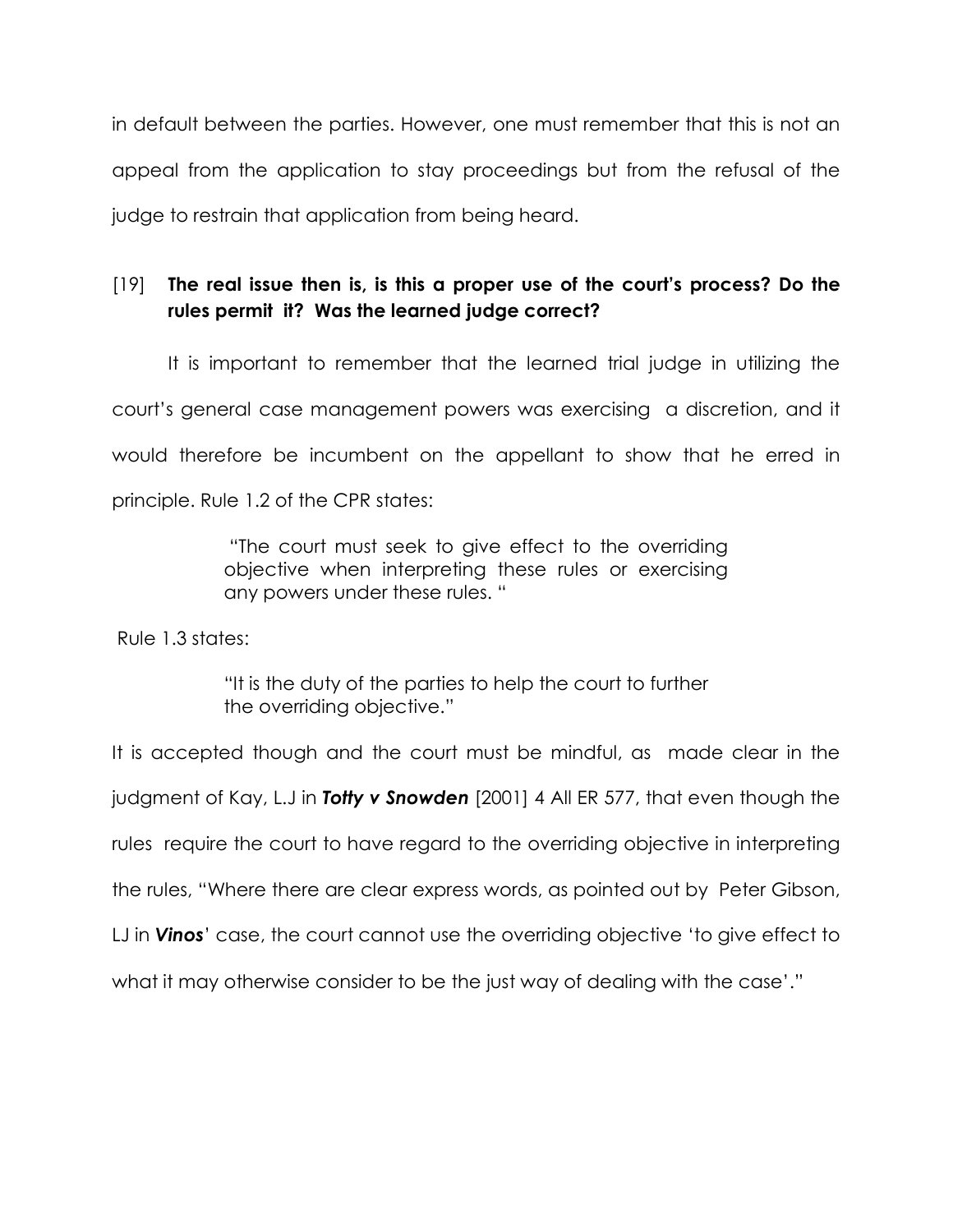However, "Where there are no express words, the court is bound to look at which interpretation would better reflect the overriding objective".

There is no doubt therefore that the court in interpreting the rules must at all times give effect to the overriding objective, and to that extent in the circumstances of this case, in dealing with the case justly, would include although would not be limited to, being focused on and endeavouring to ensure that the matter was dealt with expeditiously and fairly, while saving expense and not utilizing too much of the court's time.

[20] Under Part 26, dealing with the court's general powers of management, in rule 26.1 (2) (e), the court clearly has the power to stay the whole or part of any proceedings generally or until a specified date or event. In this case the specified date or event would be the determination of the application to set aside the default judgment. The court also can exercise its powers on an application or of its own initiative, (26.2 (1)) so even without hearing the application for stay which if this appeal succeeds would still be pending, the court could in the exercise of its own protection of its process, and in order to avoid duplication of hearings, stay all proceedings in the matter until the application envisaged under rule12.13 has been heard and determined.

[21] As indicated earlier in this judgment I do not know whether the application to set aside the default judgment has been heard, but it is certainly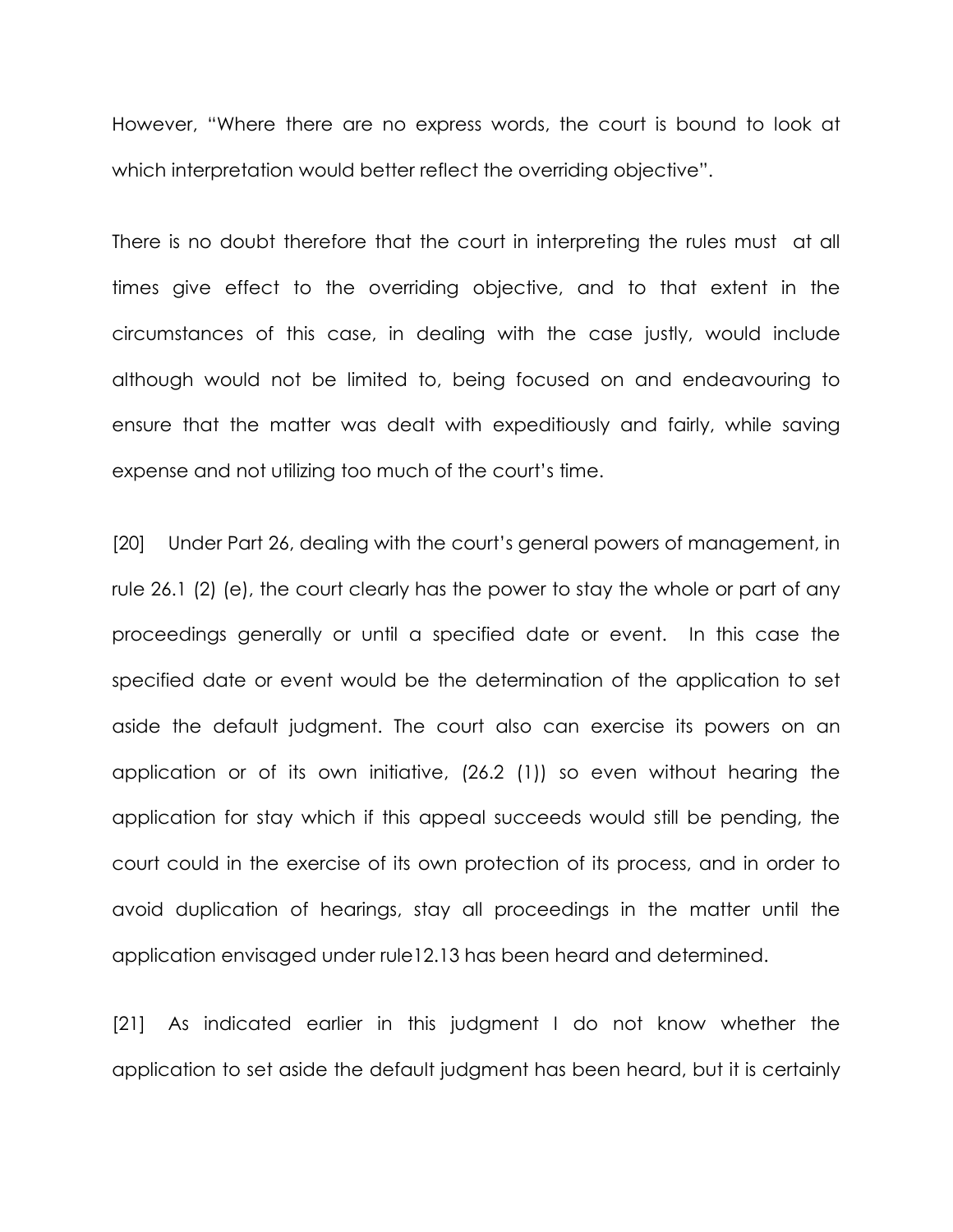my view that that is the application in which the parties should have concentrated their energies. That application should be heard. There ought to be an outcome in respect thereof as quickly as possible. The judgment may be set aside. In that case there would not seem to be any useful purpose proceeding with the valuations as required under the judgment, and also with the taxation of costs at this stage. If the application is not successful then the claimant should pursue enforcing its judgment and costs without restraint. All of this is particularly important, if the respondent can show that it was not properly served with the originating documents.

[22] Part 26, in my view was promulgated for just these purposes, for the court to manage the cases through its general powers, and by doing so, make the best use of the court's time. I am also of the view that rule 12.13 acknowledges that if the defendant applies for and obtains an order setting aside the default judgment, then that particular provision would have no applicability to that defendant, as he would be able to be heard generally in the action. The limitations relating to the matters on which one could be heard would no longer be relevant. There are no express provisions prohibiting the defendant from making an application to stay the proceedings in order for it not to be limited to those matters set out in rule 12.13.

[23] In any event, costs were awarded on the default judgment and the claimant has filed a bill of costs in an effort to pursue enforcement of that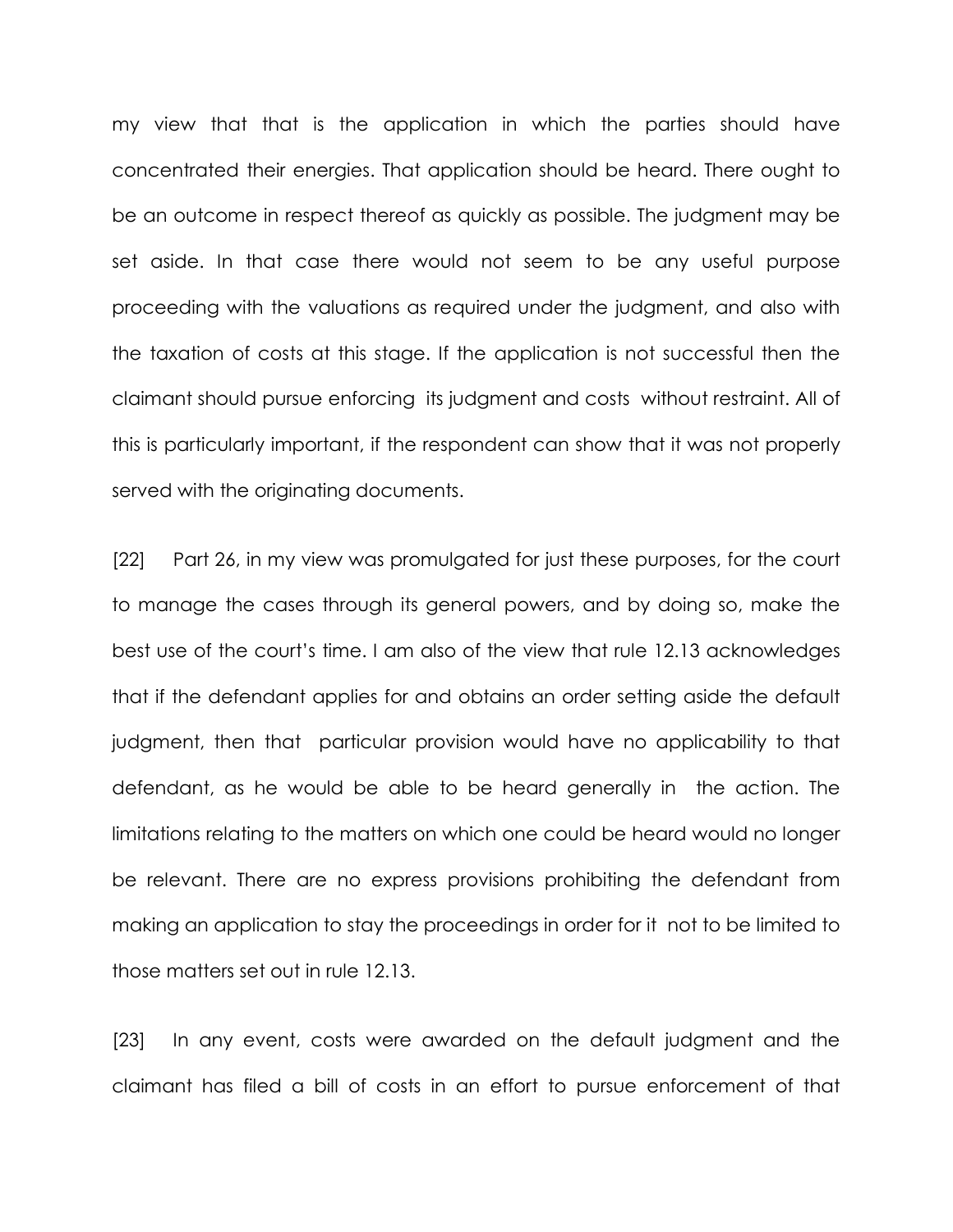aspect of the judgment. I agree with counsel for the respondent that based on the strict interpretation of rule 12.13, the respondent ought to be able to be heard in respect of rule 12.13 (a) and (e) as those subsections relate to costs and enforcement. The application to stay the proceedings would be the means by which the respondent would be heard, bearing in mind that it would be pending the outcome of the application to set aside the default judgment which is envisaged as stated in the preamble to the provision.

[24] Under the former regime, namely the civil procedure code, this court, in The Jamaica Record Limited et al v Western Storage Ltd (1990) 27 JLR, when looking at the question as to whether to proceed to hear a summons to proceed to assessment which was set for hearing on the particular day, or to permit an adjournment to hear a summons to set aside a default judgment which was on the court file, but not yet fixed for hearing, the court below having made the order on the summons to proceed to assessment, made the following observations. The court ought to have considered whether it was more desirable and for practical reasons to hear the latter summons first. The Master should have considered whether the refusal of the adjournment could not arguably, albeit erroneously, be said to have been predicated on a view that the application to set aside the judgment of which he was aware was without merit, and that its subsequent dismissal would be a mere formality. So although not a rule of law, common sense, economy in the use of judicial time, and the avoidance of any suggestion that a matter has been pre determined without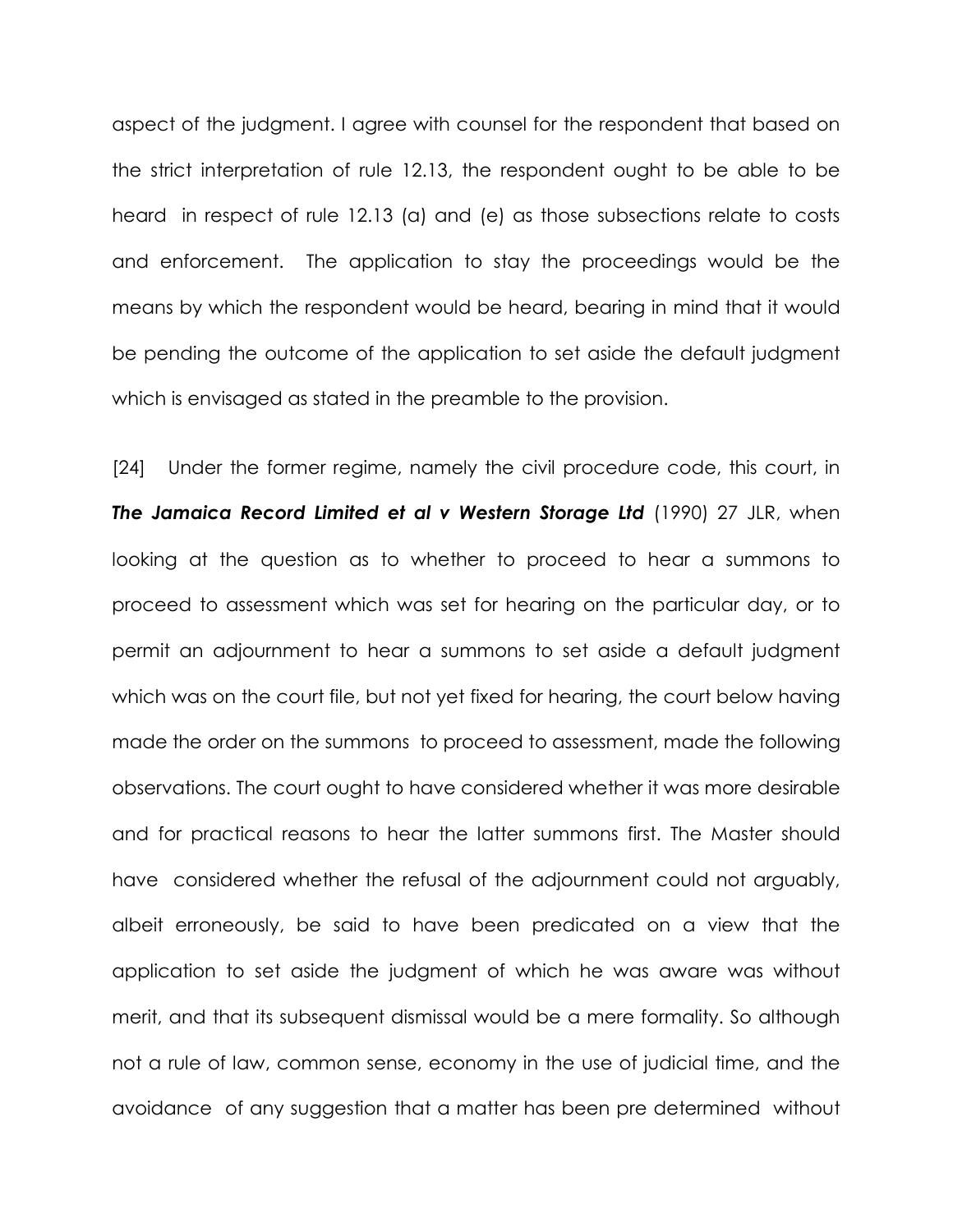a hearing, would require that as far as possible, the procedure should be adopted that the summons to set aside the default judgment of which the court is aware be heard and determined before hearing the summons to proceed to assessment of damages.

[25] In the instant case, hearing the application for the stay of proceeding would have the similar effect of hearing, by way of common sense, and with the economy of the use of judicial time, whether there should be further action on a default judgment, when the court is aware that the defendant is seeking to set it aside, on the basis inter alia, of non-service of the originating documents.

[26] The case of Delroy Rhoden v Construction Developers Associated Limited relied on by the appellant is not applicable to this case, as in that case, the parties continued to conduct the litigation subsequent to the default judgment having been obtained, although inadvertently without the defendant's knowledge, and without the defendant attempting to have the default judgment set aside. In this case, to the contrary, the defendant is pursuing having that application heard.

[27] I am of the view that the learned trial judge was quite correct in the exercise of his discretion to refuse the preliminary objection so that the application of stay of proceedings could proceed.